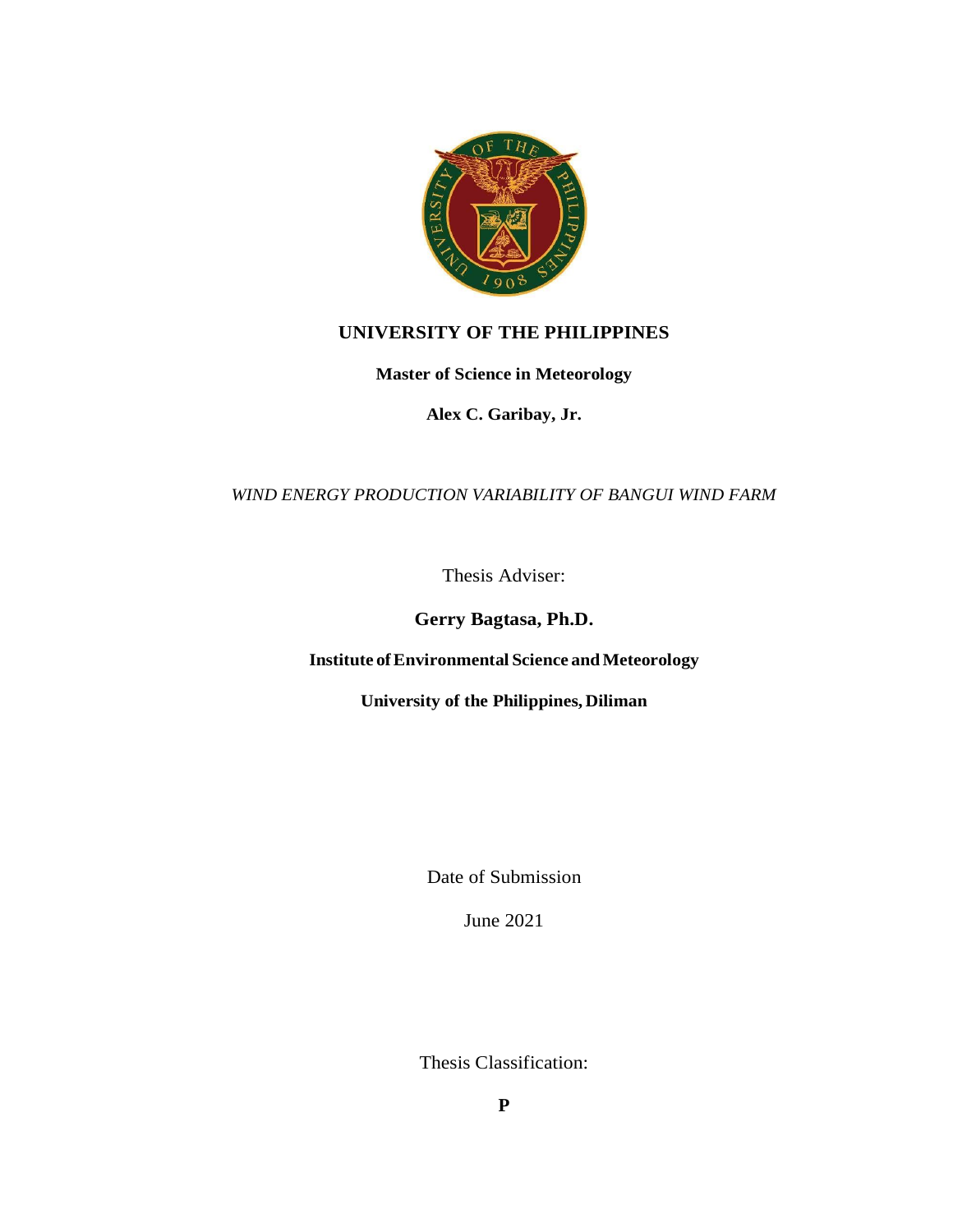## **WIND ENERGY PRODUCTION VARIABILITY OF BANGUI WIND FARM**

Alex C. Garibay, Jr. **Dr. Gerry Bagtasa** 

University of the Philippines – Diliman Thesis Adviser

## **Abstract**

The energy production of a wind farm depends solely on the intensity of the wind. It is the driving force of their over-all power generation and also the source of its variability. The Bangui Wind Farm which is considered to be the first wind farm in the country is located on the northwest-most part of the Philippines on the seashore of the Bangui Bay, Ilocos Norte. This location is characterized by strong seasonal winds depending on the monsoon season. This study aims to investigate the drivers of wind speed variations in the location of the Bangui wind farm. This is done by determining the patterns of its variation. Specifically, gain insights on how large-scale climate drivers such as El Nino Southern Oscillation (ENSO), western North Pacific Summer Monsoon (WNPSM), East Asian Summer Monsoon (EASM), and East Asian Winter Monsoon (EAWM) affect wind variability at different temporal scales using reanalysis and in-situ data.

The observed data from Northwind Power Development (NWPD) and reanalysis data (WRF-ERA-I, JRA-55, NCEP) were used in this multi-scale study. Reanalysis data were compared to observations to determine which dataset that can serve as a proxy for a longer temporal-scale analysis. The wind data were then tested for correlation with the different climate driver indices using the Pearson-Product. Moreover, the Fast-Fourier Transform (FFT) was used to determine the cyclical patterns of the wind speed at the site.